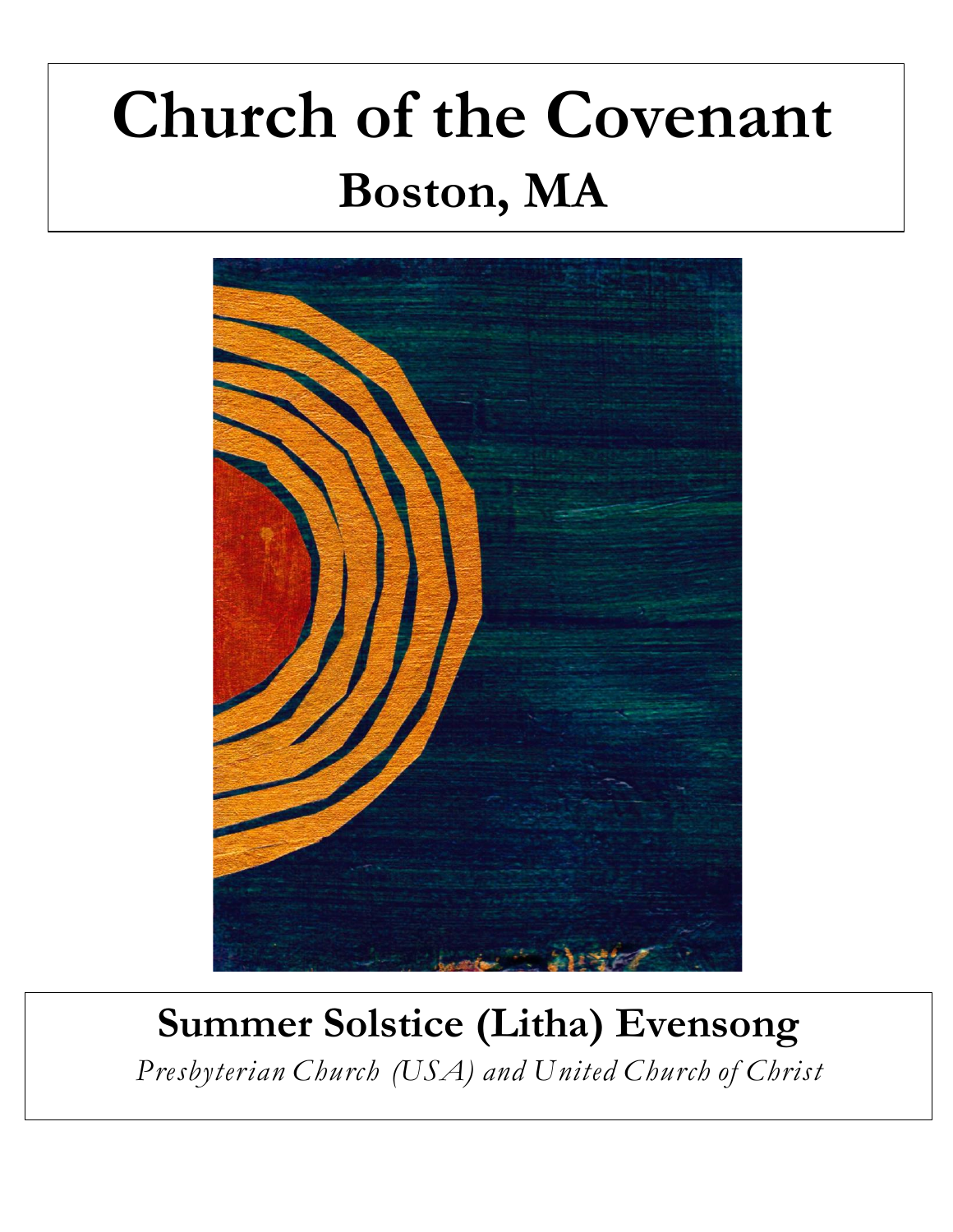

**Church of the Covenant Summer Solstice Evensong The Sacred Shores of the Quinobequin** June 21, 2022, 7:30 pm

### **Welcome**

One: Peace be with you. **Many: And also with you.**

### **Finding & Naming Our Place**

### **Grounding Intention**

**Many: Awash us anew this solstice. In mystery beyond. In splendor within. In love that shines.** 

> **We seek not answers in the light of this stretched long day. But presence. Strength. Openness. Awe.**



### **Centering Song**

### **Opening Prayer**

| One:  | At this solstice beginning of summer, and at the ending of this day,      |
|-------|---------------------------------------------------------------------------|
|       | in the long light that stretches into the shortness of the night,         |
| Many: | we seek an inner assurance of your presence, O God.                       |
| One:  | Our bodies are still, our souls are silent, as we listen for the renewing |
|       | springs of your Spirit deep in the ground of our being and in the         |
|       | earth's quietness all around us.                                          |
| Many: | Guide us to the wellsprings of health in the landscapes of our            |
|       | souls and to the hidden reservoirs of strength in the people and          |
|       | places of our lives, that we may be made well this solstice, that         |
|       | all may be made well this solstice. Amen.                                 |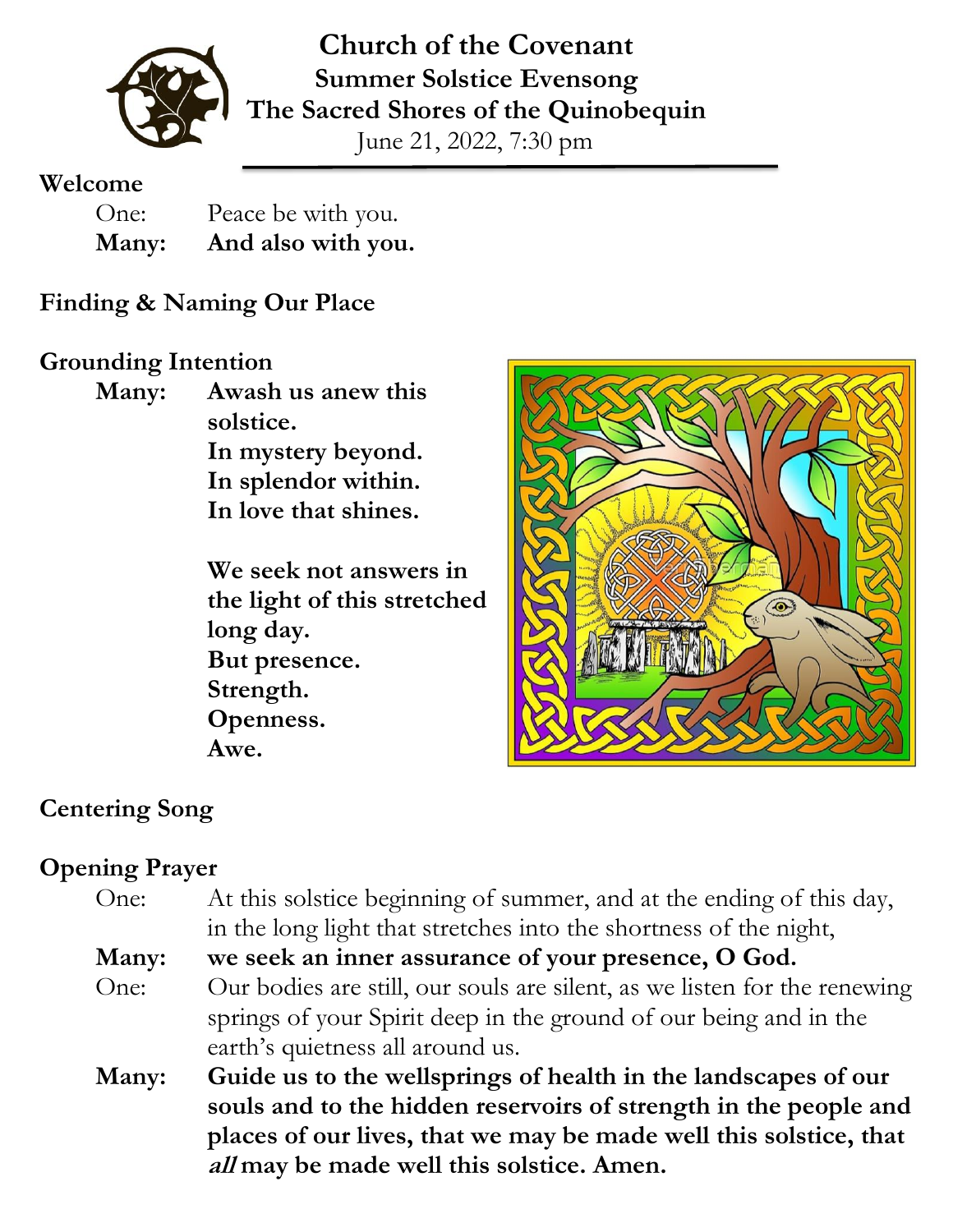### **Kindling the Light**

### **Directional Intentions**

### **Sacred Readings**

**Genesis 1** *from Celtic Treasure by John Philip Newell* On the fourth day God said, 'Let there be lights in the heavens.' So, the wind carried fire on its wings and scattered light through the skies. There was a great light to rule the day and a gentler light to rule the night. And there were glittering galaxies beyond number. The sun, the moon and the stars moved in harmony. They guided the seasons. They marked the days and the years. They shone on earth as signs of heaven. God saw that it was good. And there was evening and morning, creation's fourth day.

**Psalm 84** *Nan C. Merrill*

How glorious is your dwelling place, O Blessed Architect of the universe! My soul longs, yes, aches for the abode of the Beloved; All that is within me sings for joy to the living Heart of Love!

Even as the sparrow finds a home, and the swallow a nesting place, where its young are raised within your majestic creation, You invite us to dwell within your Heart.

Blessed are they who put their strength in You, who choose to share the joy and sorrows of the world.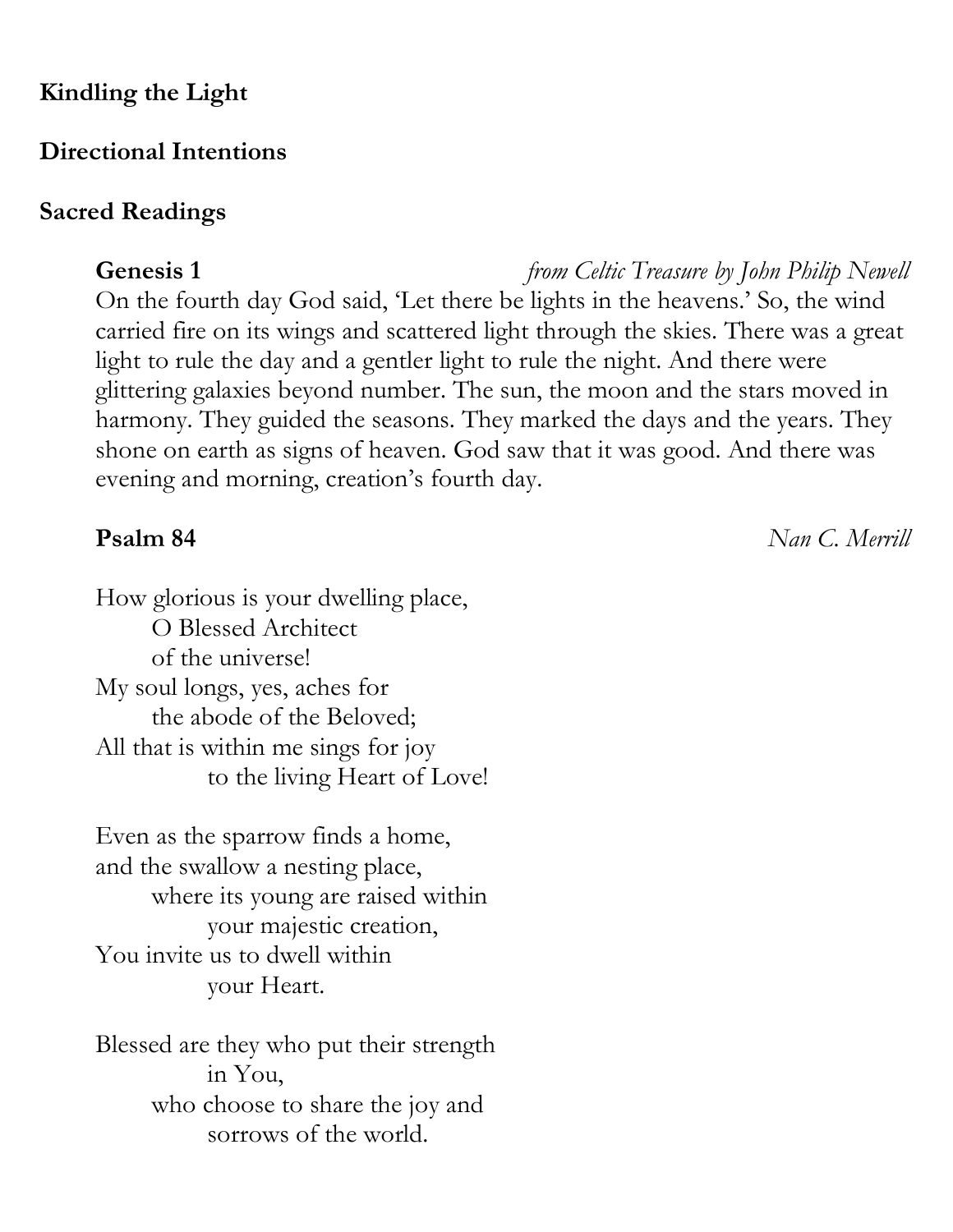They do not give way to fear or doubt; they are quickened by Divine Light and Power; they dwell within the peace of the Most High. They go from strength to strength and live with integrity.

O Eternal Lover, hear my prayer; give ear, O Divine Comforter! Forgive what is unholy within me; free me from my illusions!

For a day within the Heart of Love is more to be desired than a thousand elsewhere. I would rather be a servant in your dwelling place, than live in riches among those who know not Love. For the Beloved is as radiant as the sun, as strong as a steel shield, and invites each one to come, to partake of the Banquet.

**Litha Song** *Lisa Thiel, Circle of The Seasons*

I am the fire that burns within your soul I am the Holy light that fills and makes you whole I am the Flame within, that never dies I am the sun that will ever arise Power of the Sun, we honor you this night We leap across the fire to keep our spirits bright Power of the Sun, fire in the night We leave behind, that which blinds, to restore our sight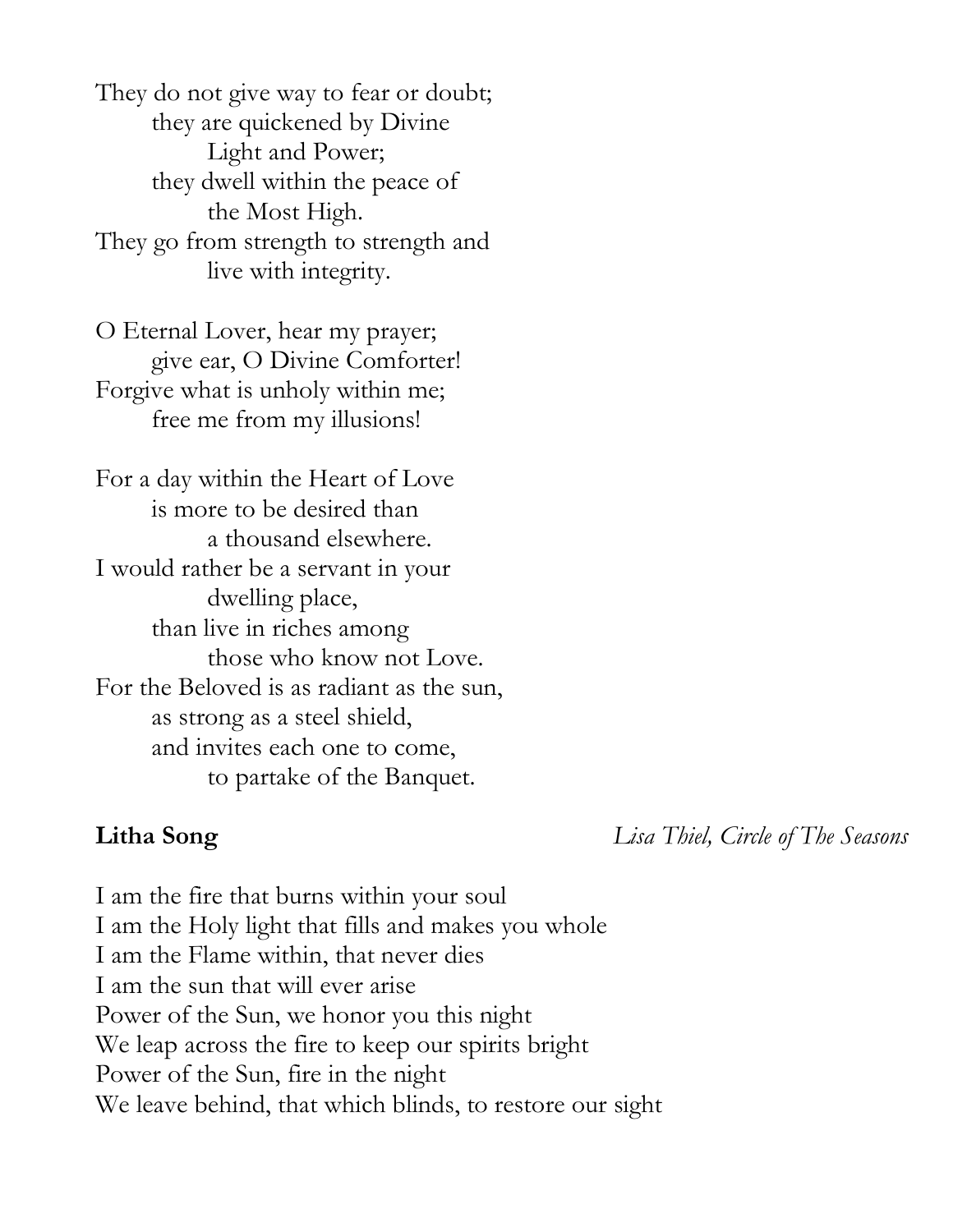I cannot tell you how the light comes.

What I know is that it is more ancient than imagining.

That it travels across an astounding expanse to reach us.

That it loves searching out what is hidden, what is lost, what is forgotten or in peril or in pain.

That it has a fondness for the body, for finding its way toward flesh, for tracing the edges of form, for shining forth through the eye, the hand, the heart.

I cannot tell you how the light comes, but that it does. That it will. That it works its way into the deepest dark that enfolds you, though it may seem long ages in coming or arrive in a shape you did not foresee.

And so may we this day turn ourselves toward it. May we lift our faces to let it find us. May we bend our bodies to follow the arc it makes. May we open and open more and open still to the blessed light that comes.

*from Circle of Grace: A Book of Blessings for the Seasons*

"I have only to break into the tightness of a [strawberry,](https://parade.com/1024844/kristamarshall/best-strawberry-recipes/) and I see summer—its dust and lowering skies." — Toni Morrison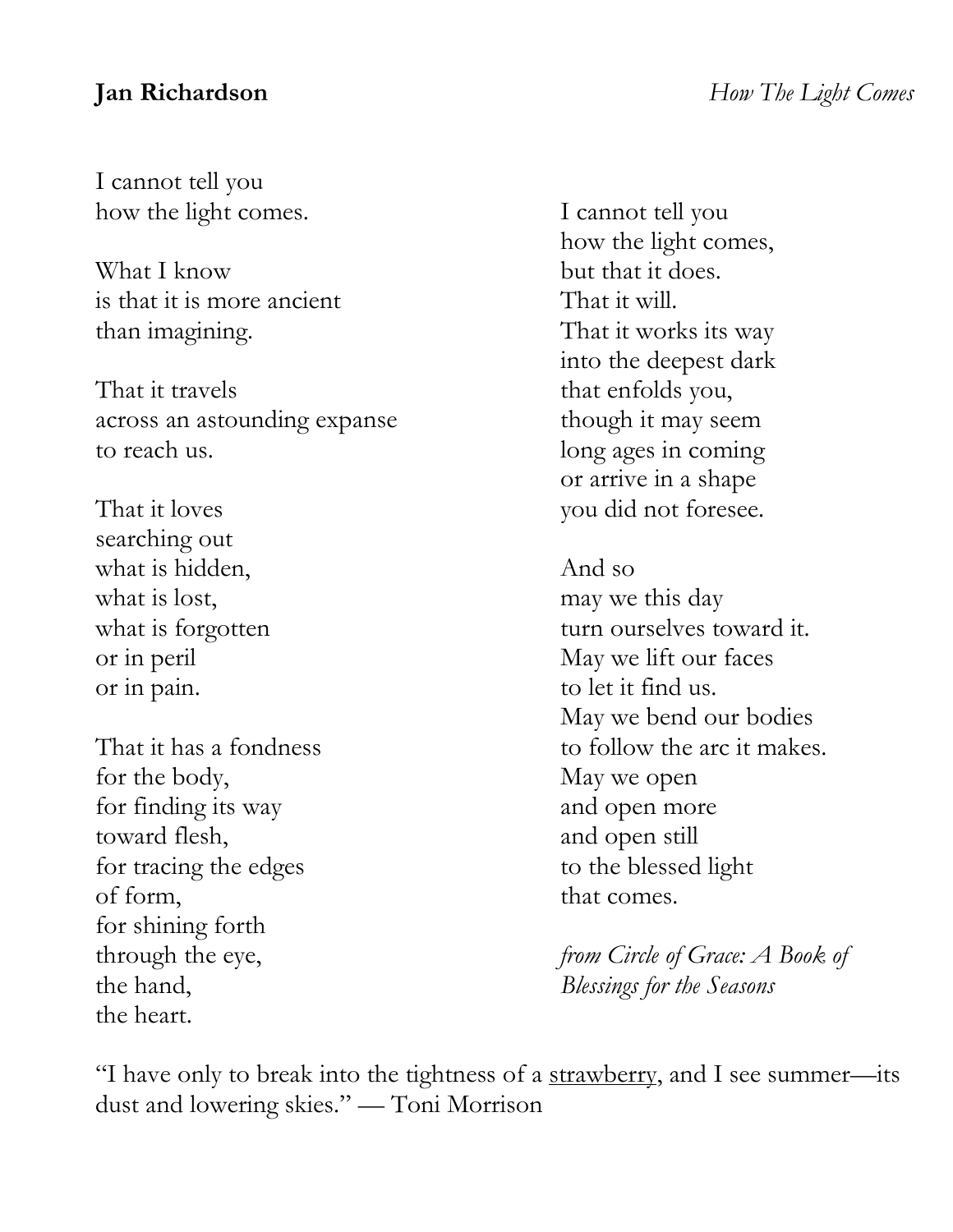"Early summer days are a jubilee time for [birds.](https://parade.com/1056227/marynliles/best-bird-names/) In the fields, around the house, in the barn, in the woods, in the swamp—everywhere love and songs and nests and eggs." — E.B. White

### **Solstice as Emancipation** *Henry Louis Gates, Jr.*

Of all Emancipation Day observances, Juneteenth falls closest to the summer solstice, the longest day of the year, when the sun, at its zenith, defies the darkness in every state, including those once shadowed by slavery. By choosing to celebrate the *last* place in the South that freedom touched — reflecting the mystical glow of history and lore, memory and myth, as Ralph Ellison evoked in his posthumous novel, *Juneteenth* — we remember the shining promise of emancipation, along with the bloody path America took by delaying it and deferring fulfillment of those simple, unanticipating words in Gen. Granger's original order No. 3: that "This involves an absolute equality of personal rights and rights of property between former masters and slaves."

### **Sharing Intentions**

### **Thanking the Light**

**Shoreline Sensory Prayer Walk: Touch, Feel, Breathe, Listen**

**Praying with the Earth Evening Prayers**

**Additional Sharing of Intentions and Inspirational Readings**

**Shared Silence as the Sun Moves On**

### **Closing Blessing**

One: May the long time sun Shine upon you All love surround you May all love surround you And the pure light within you Guide your way on.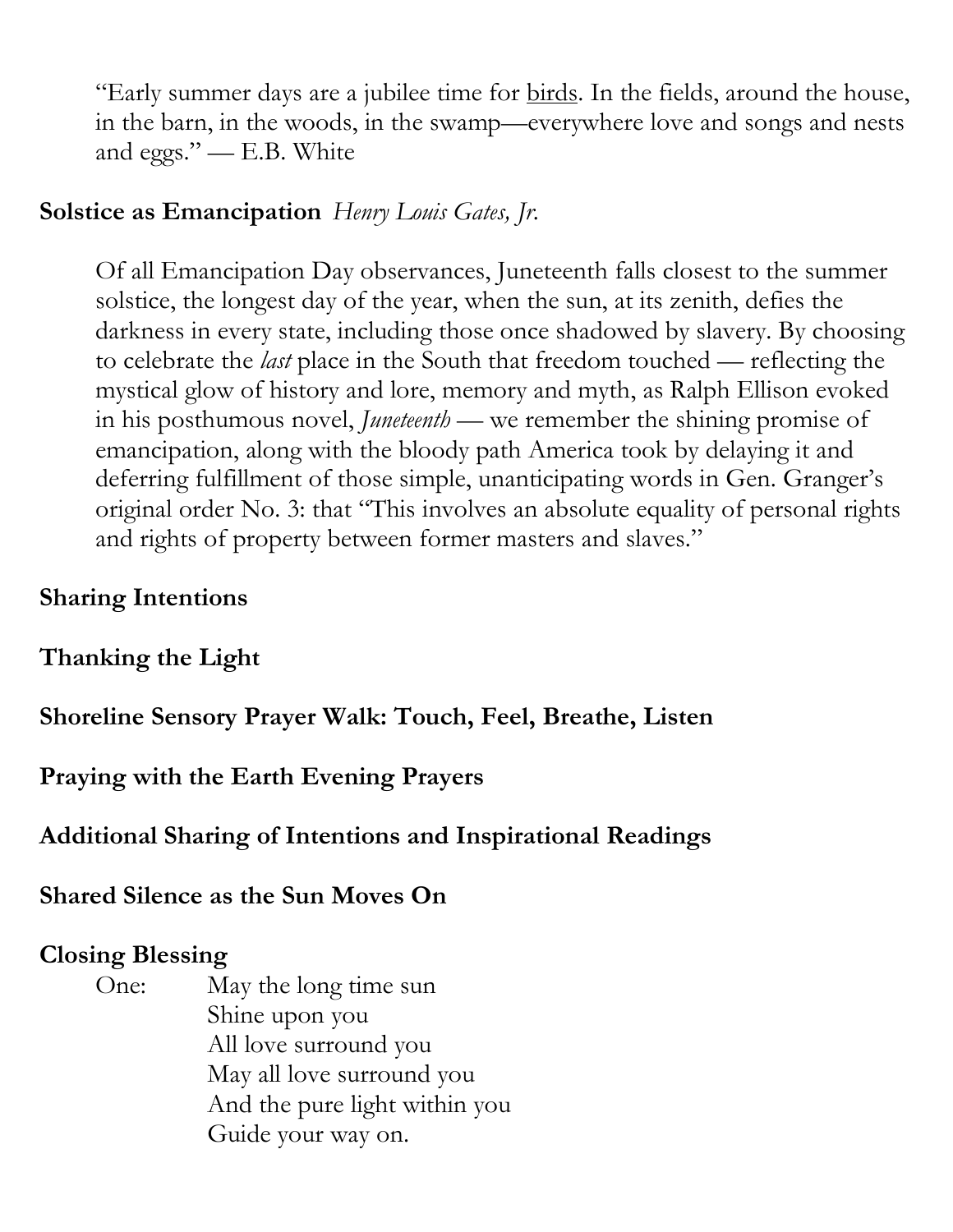| One:  | For the day now done,                    |
|-------|------------------------------------------|
| Many: | Thanks be to God.                        |
| One:  | For the summer that stretches before us, |
| Many: | Thanks be to God.                        |
| One:  | Because God never sleeps, so we can,     |
| Many: | Thanks be to God.                        |
| One:  | Guide our waking, O Lord.                |
| Many: | And guard our sleeping.                  |
| One:  | That awake we may watch with Christ,     |
| Many: | And asleep we may rest in peace.         |

### **Exchange of the Peace**

*(Please exchange greetings of Christ's peace and reconciliation)* One: May the peace of Christ be with you. **Many: And also with you.**



~~~~~~~~~~~~~~~~~~~~~~~~~~~~~~~~~~~~~~~~~~~~~~~~~~

**67 Newbury St., Boston MA 02116 | (617) 266-7480 | www.cotcbos.org**